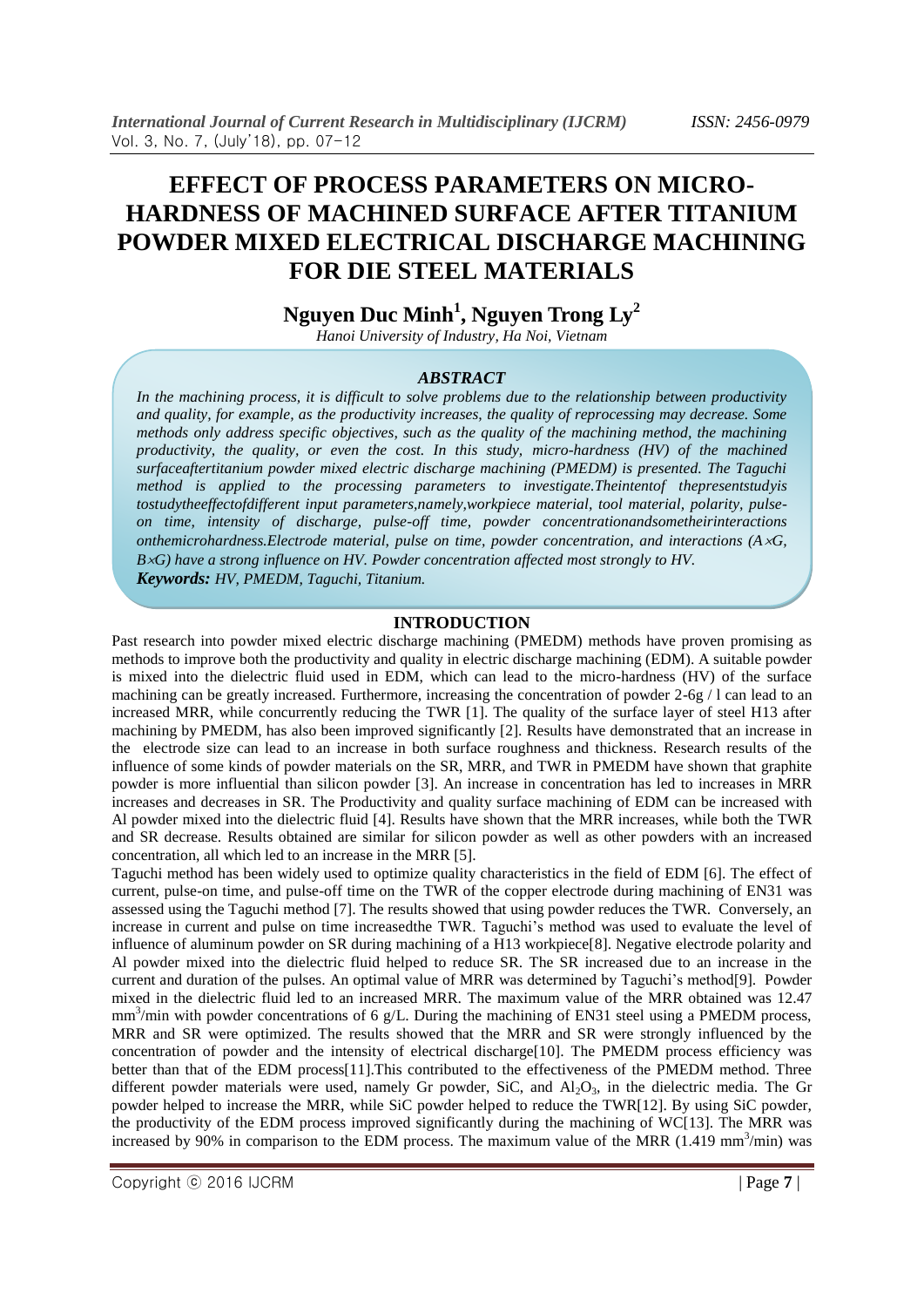obtained using Taguchi's method with a powder concentration of 8 g/L. Singh et al. studied the effect of Al powder size and concentration on the MRR, TWR, and SR. The results indicated that the size and concentration of powder, whether too small or too high, led to an increased MRR. The TWR and SR were reduced when mixed powder was added to the dielectric fluid[14]. Ganachari et al. used Taguchi's method, combined with the GRA method to optimize the parameters of PMEDM[15]. The Al and SiC powderswere used in the dielectric fluid and SR were selected as the response. The best quality of machining surface was obtained when a PMEDM process was used. The relationship between MRR and EDM process parameters, including time pulse generator, current and solvent flow, were shown during the drilling of the EDM hole[16]. The increase in the duration of pulses, as well as the intensity of electrical discharge led to an increased MRR. However, an increase in the value of feed rate reduced the MRR. One of the disadvantages of the Taguchi method was that it could only optimize one of the quality characteristics of PMEDM. It was effective only for individual cases where the productivity was the highest or where the surface roughness or TWR were the smallest. Thus, the results processed by Taguchi's method can only be used to solve problems and are not able to evaluate the overall effectiveness of PMEDM.

In this study, the effect of different input parameters, namely, workpiece material, tool material, polarity, pulseon time, current, pulseoff time, and powder concentration and some their interactions on the HV in PMEDM using titanium powder. The effect of various input parameters on output response have been analyzed using Analysis of Variance (ANOVA). Main effect plot and interaction plot for significant factors for HV.

#### **EXPERIMENTAL**

An electrical discharge machine, AG40L (Sodick, Inc. USA), was used. Astirrerwasemployedinthecontainer wheremachiningwasperformed.Itwas usedtopreventdeposition of titanium powderatthebottom of wheremachiningwasperformed.Itwas usedtopreventdepositionof titanium powderatthebottom of thecontainer,and mixing of powder properly took place. Titanium powder ofsizelessthan45µm and were mixed with the dielectric fluid (oil HD-1) during the experiment. The workpiece materials included SKD61, SKD11, and SKT4 mound steel, where the common type used in industry standards were selected for this study. Samples measured 45x27x10mm. Furthermore, Cu, Gr are among the two materials most commonly used, and have been a focus of recent research. The electrode was shaped into a circular cylinder and it had a diameter measuring 23mm. The machined surface hardness (HV) was measured by a 1106 Met Indenta (airline BUEHLER - USA). In the current study, the interaction effect of the input parameters were considered, as shown in Table 1. In the field of PMEDM, researchers have studied the effect of powder size, workpiece material, electrode material, current, pulse-on time, and pulse-off time. In this study, the interaction terms were considered, specifically workpiece material, x-electrode material (AXB), workpiece material, x-powder concentration (AxG), and electrode material x-powder concentration (BxG).Taguchi's orthogonal array's was used for designing the experiments. There are many orthogonal array's available in the Taguchi's method, therefore selection depended upon the number of factors and degrees of freedom of each factor. In this study, seven main factors were considered, out of which, two factors were at two levels, each having one degree of freedom. Five of the main factors had three levels, with each having two degrees of freedom. Also, the study considered three interaction terms. Thus, the total sum of degrees of freedom, including the main factors as well as the interaction terms, was 20. Therefore, based on the 20 degrees of freedom, the  $L_{27}$  orthogonal array suited the present requirements as it had 26 degrees of freedom. The remaining 6 degrees of freedom were assigned as random error. The  $L_{27}$ orthogonal array had 13 columns, each with 2 degrees of freedom. Coefficient A was assigned to the column 1, B to column 2, G to column 5, C to column 9, D to column 10, E to column 12, and F to column 13, as shown in Table 2.

| N <sub>o</sub> | <b>Factors</b>                             | Symbols |                   | <b>DOF</b> |         |                             |
|----------------|--------------------------------------------|---------|-------------------|------------|---------|-----------------------------|
|                |                                            |         | Level 1           | Level 2    | Level 3 |                             |
|                | Workpiece material                         |         | SKD <sub>61</sub> | SKD11      | SKT4    |                             |
| 2              | Electrode material                         | B       | Cu                | $Cu*$      | Gr      |                             |
| 3              | Polarity                                   | C       |                   | $^{+}$     | _*      |                             |
| $\overline{4}$ | Pulse-on time $(us)$                       | D       |                   | 10         | 20      | $\mathcal{D}_{\mathcal{L}}$ |
| 5              | Current $(A)$                              | E       | 8                 | 4          | 6       | 2                           |
| 6              | Pulse-off time $(\mu s)$                   | F       | 38                | 57         | 85      |                             |
| $\overline{7}$ | Powder concentration Ti $(g/l)$            | G       | $\Omega$          | 10         | 20      | ∍                           |
| 8              | Interaction of workpiece material and tool | AxB     |                   |            |         |                             |
|                | material                                   |         |                   |            |         |                             |

**Table 1**Input parameters and its levels

Copyright ⓒ 2016 IJCRM | Page **8** |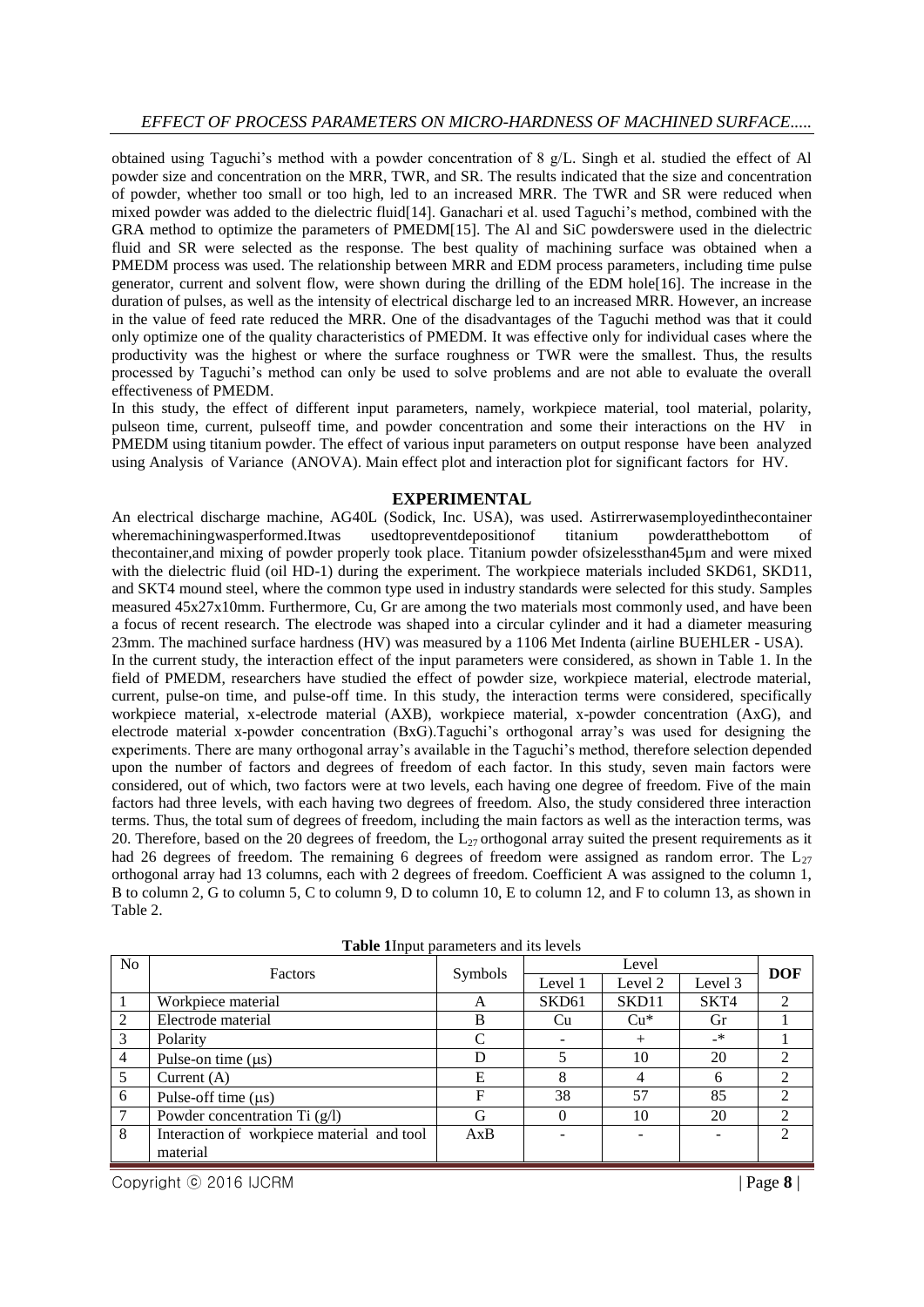## *EFFECT OF PROCESS PARAMETERS ON MICRO-HARDNESS OF MACHINED SURFACE.....*

|    | Interaction of workpiece material and   | AxG |  |   |  |  |
|----|-----------------------------------------|-----|--|---|--|--|
|    | powder concentration                    |     |  |   |  |  |
| 10 | Interaction of tool material and powder | BxG |  | - |  |  |
|    | concentration                           |     |  |   |  |  |
|    | Total                                   |     |  |   |  |  |

**\*** *- Dummy treated*

| Exp.<br>No               | Workpiece<br>material | Electrode<br>material | Electrode<br>polarity    | Pulse<br>on<br>time<br>$(\mu s)$ | Curent<br>(A)  | Pulse<br>of<br>time<br>$(\mu s)$ | Powder<br>concentration<br>(g/l) |
|--------------------------|-----------------------|-----------------------|--------------------------|----------------------------------|----------------|----------------------------------|----------------------------------|
| $\mathbf{1}$             | SKD61                 | Cu                    | ÷,                       | $\overline{5}$                   | 8              | $\overline{38}$                  | $\overline{0}$                   |
| $\overline{2}$           | SKD61                 | Cu                    | $\ddot{}$                | 10                               | $\overline{4}$ | 57                               | 10                               |
| 3                        | SKD61                 | Cu                    | $\mathbf{R}^*$           | 20                               | 6              | 85                               | 20                               |
| $\overline{\mathcal{L}}$ | SKD61                 | $Cu*$                 | $^{+}$                   | 10                               | 6              | 85                               | $\mathbf{0}$                     |
| $\overline{5}$           | SKD61                 | $Cu*$                 | $\rightarrow$            | $20\,$                           | 8              | 38                               | 10                               |
| 6                        | SKD61                 | $Cu*$                 | $\overline{\phantom{0}}$ | $\overline{5}$                   | $\overline{4}$ | $\overline{57}$                  | 20                               |
| $\overline{7}$           | SKD61                 | Gr                    | $\cdot^*$                | 20                               | $\overline{4}$ | 57                               | $\boldsymbol{0}$                 |
| 8                        | SKD61                 | Gr                    | ÷,                       | $\overline{5}$                   | 6              | 85                               | 10                               |
| 9                        | SKD61                 | Gr                    | $\ddot{}$                | 10                               | 8              | 38                               | 20                               |
| 10                       | SKD11                 | Cu                    | $+$                      | 20                               | $\overline{4}$ | 85                               | $\boldsymbol{0}$                 |
| 11                       | SKD11                 | Cu                    | $\mathbf{R}$             | 5                                | 6              | 38                               | 10                               |
| 12                       | SKD11                 | Cu                    | $\overline{a}$           | 10                               | 8              | 57                               | 20                               |
| 13                       | SKD11                 | $Cu*$                 | $\mathbf{R}$             | $\overline{5}$                   | 8              | $\overline{57}$                  | $\mathbf{0}$                     |
| 14                       | SKD11                 | $Cu*$                 | ÷,                       | 10                               | $\overline{4}$ | 85                               | 10                               |
| 15                       | SKD11                 | $Cu*$                 | $^{+}$                   | 20                               | 6              | 38                               | 20                               |
| 16                       | SKD11                 | Gr                    | ÷,                       | 10                               | 6              | 38                               | $\mathbf{0}$                     |
| 17                       | SKD11                 | Gr                    | $+$                      | 20                               | 8              | 57                               | 10                               |
| 18                       | SKD11                 | Gr                    | $\cdot^*$                | $\overline{5}$                   | $\overline{4}$ | 85                               | 20                               |
| 19                       | SKT4                  | Cu                    | _*                       | 10                               | 6              | 57                               | $\boldsymbol{0}$                 |
| 20                       | SKT4                  | Cu                    | $\overline{a}$           | 20                               | 8              | 85                               | 10                               |
| 21                       | SKT4                  | Cu                    | $^{+}$                   | 5                                | $\overline{4}$ | 38                               | 20                               |
| 22                       | SKT4                  | $Cu*$                 | ÷                        | 20                               | $\overline{4}$ | 38                               | $\mathbf{0}$                     |
| 23                       | SKT4                  | $Cu*$                 | $+$                      | 5                                | 6              | 57                               | 10                               |
| 24                       | SKT4                  | $Cu*$                 | $\mathbf{R}^*$           | 10                               | 8              | 85                               | 20                               |
| 25                       | SKT4                  | Gr                    | $\ddot{}$                | 5                                | 8              | 85                               | $\overline{0}$                   |
| 26                       | SKT4                  | Gr                    | $\rightarrow$            | 10                               | $\overline{4}$ | 38                               | 10                               |
| 27                       | SKT4                  | Gr                    | ÷,                       | 20                               | $\overline{6}$ | $\overline{57}$                  | 20                               |

## **Table 2**Experimental design based on  $L_{27}$  orthogonal array

**\*** *- Dummy treated*

## **RESULTS AND DISCUSSION**

The micro hardness was measuredat deposition of machined surface .Theresultsformicrohardnessat depositedregionforeachof the27treatmentconditionswithrepetitionareshownin Table3.Each experiment was repeated three times, and Minitab software was used to analyze the experimental results. The results were processed by Minitab 17 to determine the mean value of themachining characteristics. Aconfidenceintervalof95%hasbeenusedfortheanalysis.

| <b>Lable SKCSURS OF CAPCHILICITIS</b> |                   |     |                          |    |   |    |    |        |  |
|---------------------------------------|-------------------|-----|--------------------------|----|---|----|----|--------|--|
| Exp.no                                |                   |     |                          |    | E | F  |    | HV     |  |
|                                       | SKD <sub>61</sub> |     | $\overline{\phantom{a}}$ |    |   | 38 |    | 506.7  |  |
|                                       | SKD <sub>61</sub> |     |                          | 10 |   | 57 | ΙU | 658.96 |  |
|                                       | SKD <sub>61</sub> |     | _*                       | 20 |   | 85 | 20 | 581.6  |  |
|                                       | SKD <sub>61</sub> | Cu* |                          | 10 |   | 85 |    | 496.68 |  |

**Table 3**Results of experiments

Copyright ⓒ 2016 IJCRM | Page **9** |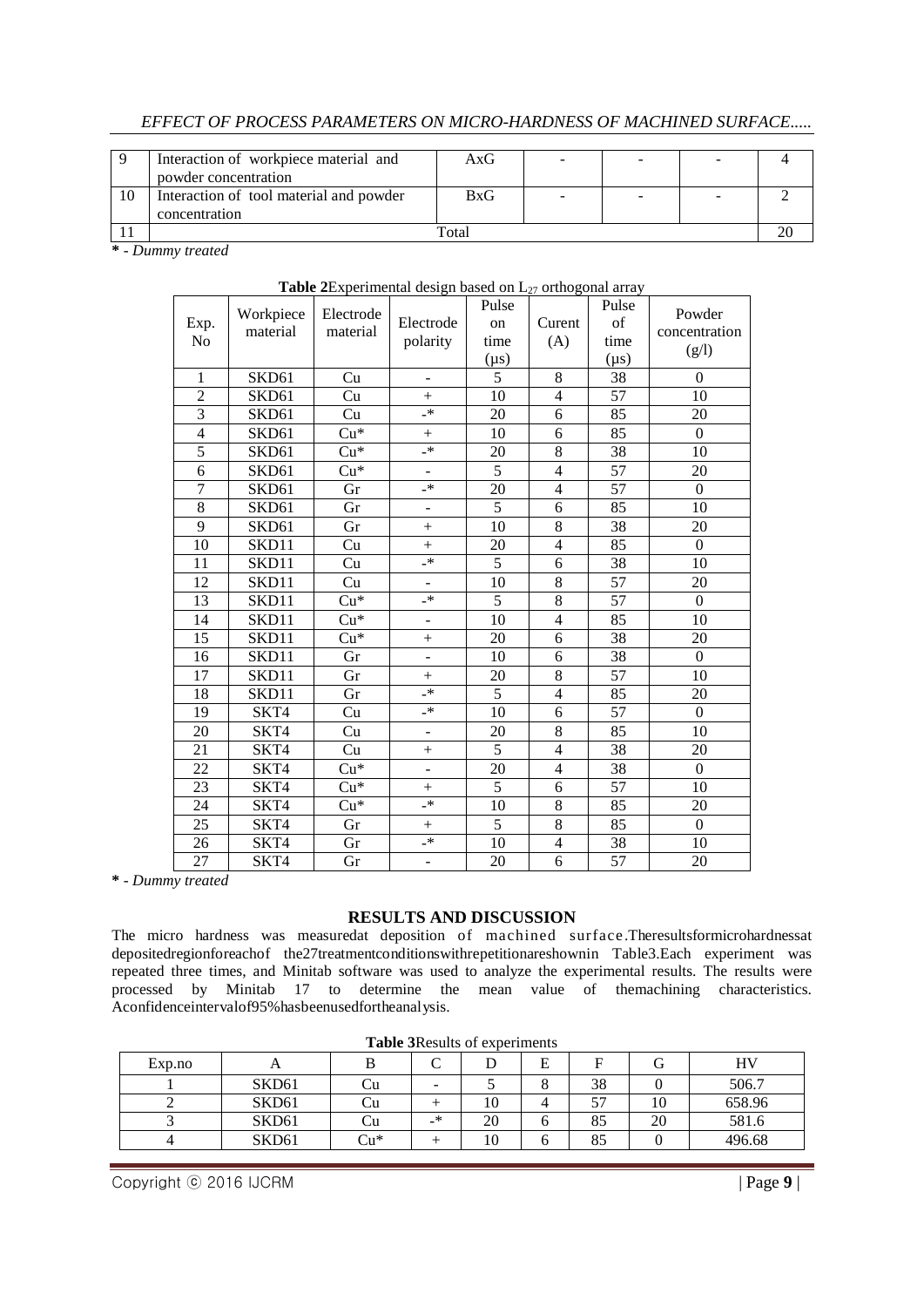| 5  | SKD <sub>61</sub> | $Cu*$ | $_{-*}$                  | 20 | 8              | 38 | 10       | 828.92 |
|----|-------------------|-------|--------------------------|----|----------------|----|----------|--------|
| 6  | SKD <sub>61</sub> | $Cu*$ | $\overline{\phantom{a}}$ | 5  | 4              | 57 | 20       | 629.84 |
| 7  | SKD61             | Gr    | $_{-*}$                  | 20 | $\overline{4}$ | 57 | $\Omega$ | 544.58 |
| 8  | SKD <sub>61</sub> | Gr    | $\overline{\phantom{a}}$ | 5  | 6              | 85 | 10       | 748.42 |
| 9  | SKD <sub>61</sub> | Gr    | $+$                      | 10 | 8              | 38 | 20       | 626.18 |
| 10 | SKD11             | Cu    | $+$                      | 20 | 4              | 85 | $\Omega$ | 509.72 |
| 11 | SKD11             | Cu    | $\rightarrow$            | 5  | 6              | 38 | 10       | 679.54 |
| 12 | SKD11             | Cu    |                          | 10 | 8              | 57 | 20       | 664.2  |
| 13 | SKD11             | $Cu*$ | _*                       | 5  | 8              | 57 | $\Omega$ | 546.02 |
| 14 | SKD11             | $Cu*$ | ٠                        | 10 | $\overline{4}$ | 85 | 10       | 679.2  |
| 15 | SKD11             | $Cu*$ | $+$                      | 20 | 6              | 38 | 20       | 655.18 |
| 16 | SKD11             | Gr    | $\overline{\phantom{a}}$ | 10 | 6              | 38 | $\Omega$ | 469.82 |
| 17 | SKD11             | Gr    | $+$                      | 20 | 8              | 57 | 10       | 907.64 |
| 18 | SKD11             | Gr    | $\mathbf{R}$             | 5  | 4              | 85 | 20       | 683.52 |
| 19 | SKT4              | Cu    | $_{-*}$                  | 10 | 6              | 57 | $\Omega$ | 530.72 |
| 20 | SKT4              | Cu    | ٠                        | 20 | 8              | 85 | 10       | 624.58 |
| 21 | SKT4              | Cu    | $+$                      | 5  | 4              | 38 | 20       | 631.68 |
| 22 | SKT4              | $Cu*$ | $\overline{\phantom{a}}$ | 20 | 4              | 38 | $\Omega$ | 468.04 |
| 23 | SKT4              | $Cu*$ | $+$                      | 5  | 6              | 57 | 10       | 544.38 |
| 24 | SKT4              | $Cu*$ | $_{-*}$                  | 10 | 8              | 85 | 20       | 613.84 |
| 25 | SKT4              | Gr    | $+$                      | 5  | 8              | 85 | $\Omega$ | 445.44 |
| 26 | SKT4              | Gr    | $_{-*}$                  | 10 | 4              | 38 | 10       | 681.22 |
| 27 | SKT4              | Gr    | $\overline{\phantom{a}}$ | 20 | 6              | 57 | 20       | 832.66 |

*EFFECT OF PROCESS PARAMETERS ON MICRO-HARDNESS OF MACHINED SURFACE.....*

**\*** *- Dummy treated*

Effect of factors on TWR:Theresults for HV were analyzed using A NOVA for identifying the significant factors affecting the performance measures. The Analysis of Variance (ANOVA) for the mean MRR at 95% confidence in terval is given in Table4. The variance data for each factor and the irinter actions were F-tested to find significance of each. The principle of the *F* test is that the larger the *F*value for a particular parameter, the greater the effect on the performance characteristic due to the changein that process parameter. ANOVA table shows that powder concentration (Fvalue46.4) andelectrode material (Fvalue8.9)factorsthatsignificantly affecttheHV.Theinteractionof Electrode material×powderconcentration (Fvalue4.52) and theinteractionof Workpiece material ×powder concentration (Fvalue4.31) aresignificant.All otherfactorsareinsignificanttoaffecttheHV. Table 5showstheranksof variousfactorsintermstheirrelativesignificance.Powder concentration hasthe hasthe highestranksignifyinghighestcontributiontoHVandElectrode polarityhas thelowestandwas observedtobeinsignificantinaffectingHV.Maineffectplotshadshownin theFigure1showsthatmicro hardnesshasincreasedwithadditionofpowderindielectricmedium.Themicrohardness

increasedwithincreaseincurrent.Theinteractionplotformicrohardnessisshownin Figure2.

| Table 4. ANOVAforHV |                          |                |        |          |             |       |  |  |  |
|---------------------|--------------------------|----------------|--------|----------|-------------|-------|--|--|--|
| <b>TT</b>           | Source                   | <b>DOF</b>     | SS.    | V        | $\mathbf F$ | P     |  |  |  |
| 1                   | Workpiece material (A)   | $\overline{2}$ | 10015  | 5007.5   | 2.27        | 0.251 |  |  |  |
| 2                   | Electrode material (B)   |                | 19614  | 19614    | 8.90        | 0.025 |  |  |  |
| 3                   | Electrode polarity $(C)$ | 1              | 2423   | 2423     | 1.10        | 0.335 |  |  |  |
| $\overline{4}$      | Pulse –on time $(D)$     | 2              | 21183  | 10591.5  | 4.81        | 0.057 |  |  |  |
| 5                   | Current $(E)$            | 2              | 4805   | 2402.5   | 1.09        | 0.394 |  |  |  |
| 6                   | Pulse – off time $(F)$   | 2              | 12990  | 6495     | 2.95        | 0.128 |  |  |  |
| 7                   | Powder concentration (G) | 2              | 204407 | 102203.5 | 46.40       | 0.000 |  |  |  |
| 8                   | $A \times B$             | 2              | 3967   | 1983.5   | 0.90        | 0.455 |  |  |  |
| 9                   | $A \times G$             | 4              | 37981  | 9495.25  | 4.31        | 0.055 |  |  |  |
| 10                  | $B\times G$              | 2              | 19930  | 9965     | 4.52        | 0.063 |  |  |  |

**Table 4. ANOVAFOR HVV** 

Copyright ⓒ 2016 IJCRM | Page **10** |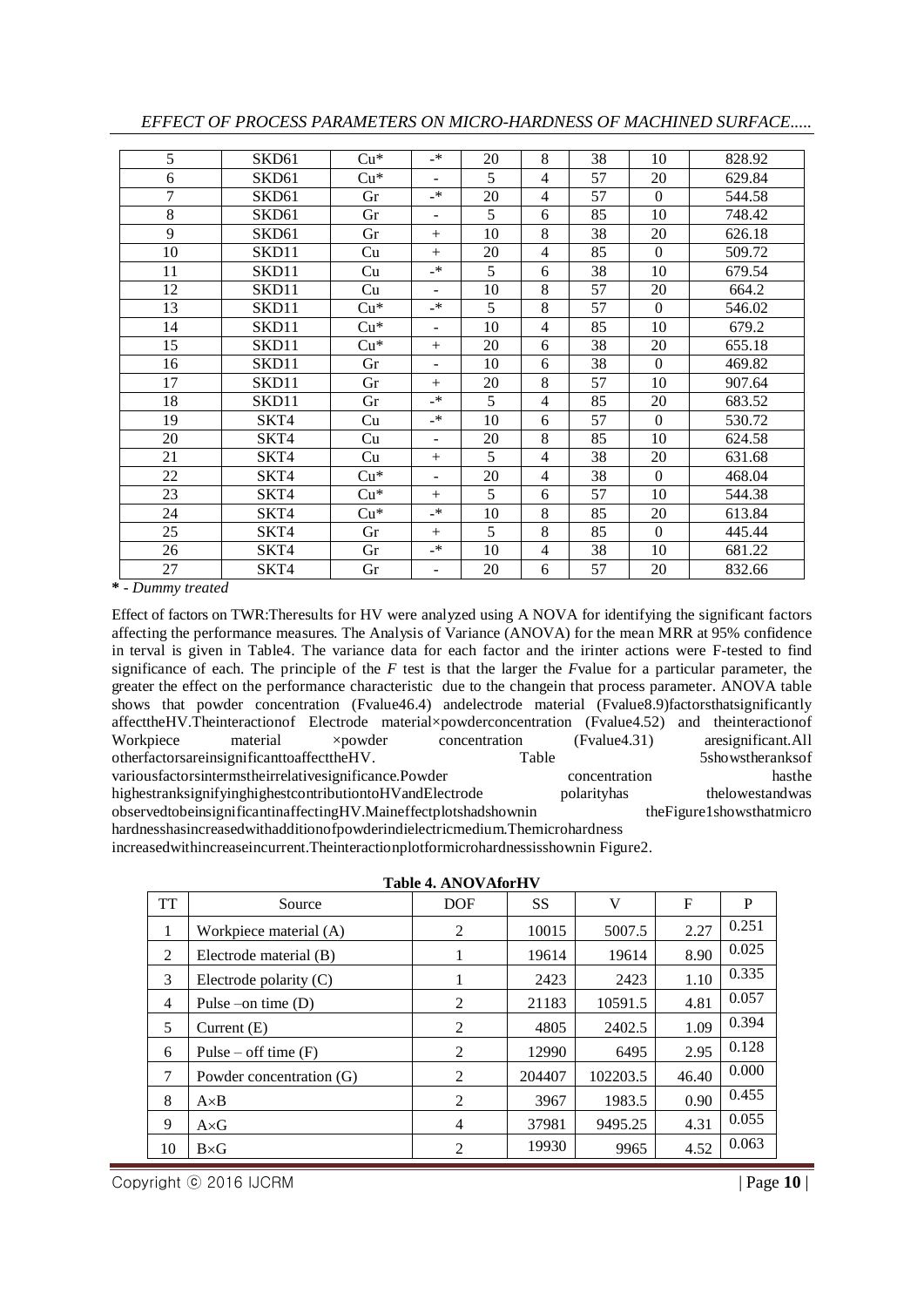*EFFECT OF PROCESS PARAMETERS ON MICRO-HARDNESS OF MACHINED SURFACE.....*

| . .<br>. .                     | Error             |          | 12217<br>1 <i>04</i> 1 | 2202.022<br>2202.033     |  |
|--------------------------------|-------------------|----------|------------------------|--------------------------|--|
| $\sim$<br>$\overline{1}$<br>-- | <b>m</b><br>`otal | $\omega$ | 20001<br><u>,,,,,,</u> | $\overline{\phantom{0}}$ |  |

| Level                                                                                                              | Workpiece<br>material | Electrode<br>material | Electrode<br>polarity | Pulse-<br><sub>on</sub><br>time<br>(µs) | Curent<br>(A) | Pulse-<br>off<br>time<br>(µs)                   | Powder<br>concentration<br>(g/l) |  |
|--------------------------------------------------------------------------------------------------------------------|-----------------------|-----------------------|-----------------------|-----------------------------------------|---------------|-------------------------------------------------|----------------------------------|--|
|                                                                                                                    | 624.7                 | 602.8                 | 628.5                 | 601,7                                   | 609.6         | 616.4                                           | 502.0                            |  |
| $\mathfrak{D}$                                                                                                     | 643.9                 | 659.9                 | 608.4                 | 602,3                                   | 615.4         | 651.0                                           | 705.9                            |  |
| 3                                                                                                                  | 597.0                 |                       |                       | 661,4                                   | 640.8         | 598.1                                           | 657.6                            |  |
| Delta                                                                                                              | 46.9                  | 57.2                  | 20.1                  | 59,7                                    | 30.8          | 52.9                                            | 209.9                            |  |
| Rank                                                                                                               | 5                     | 3                     |                       | 2                                       | 6             | 4                                               |                                  |  |
| <b>Main Effects Plot for Means</b><br>Data Means<br>Electrode polarity<br>Workpiece material<br>Electrode material |                       |                       |                       |                                         | Cu<br>G       | <b>Interaction Plot for Means</b><br>Data Means |                                  |  |
| 00<br>nn J                                                                                                         |                       |                       | $700 -$               |                                         |               |                                                 | Workpiece<br>material            |  |

#### **Table 5. Response table for means of HV**



Figure 1. Main effects plot for HV. Figure 2. Interaction plot for HV.



### **CONCLUSIONS**

Research has shown that titanium powder mixed into the dielectric fluid in the EDM has improved the HV of machined surface of fine machining. Ti powder concentration is the parameter which influence the most to the average microstructure hardness of machined surface layer with percentage contribution of 57.86%. Electrode material, pulse on time, the interaction of electrode material and powder concentration, and interaction of workpiece material and powder concentration have strong influence on HV. Workpiece material, electrode polarity, current, pulse on time and the interaction of workpiece material and electrode material mainly influence HV. Ti powder mixed into dielectric fluid make HV to increase as compared to without using Ti powder. HV increases by 41.81% at powder concentration of 10g/l and by 31.05% at powder concentration of 20g/l. HV of surface increases by 9.4% when machined with Gr electrode which is higher than the Cu electrode. HV of negative electrode polarity is about 3.3% higher than that of positive electrode polarity.

#### **REFERENCES**

- [1] K. Ojha, R. K. Garg, K. K. Singh, Experimental Investigation and Modeling of PMEDM Process with Chromium Powder Suspended Dielectric, *International Journal of Applied Science and Engineering,* 2011.
- [2] P. Pec as, E. Henriques, Influence of silicon powder-mixed dielectric on conventional electrical discharge machining, *International Journal of Machine Tools & Manufacture*, 43, 2003, pp.1465–1471.
- [3] B. Özerkan, C. Çogun, Effect of mixed dieleectric on machining performance in electric discharge machining, *Gazi University Journal of Science*, 18, 2005.
- [4] P. Singh, A. L. Kumar, N. Beri, V.Kumar, Influence of electrical parameters in Powder mixed electric discharge machining (pmedm) of hastelloy*, Journal of Engineering Research and Studies*, 1, 2010, pp.93-105.
- [5] H.K. Kansal, S. Singh, P. Kumar, Effect of Silicon Powder Mixed EDM on Machining Rate of AISI D2 Die Steel, *Journal of Manufacturing Processes*, 9(1), 2007.
- [6] C. R. Dr. Sanghani,G. D. Acharya, A Review of Research on Improvement and Optimization of Performance Measures for Electrical Discharge Machining, *Int. Journal of Engineering Research and Applications*, 4(1), 2014, pp. 433-450
- [7] V. Parkash, D. Kumar, Effect of Powder Mixed Dielectric Medium on Tool Wear Rate in EDM, *International journal of scientific research(IJSR)*, 2 (2), 2013, pp.107-109.
- [8] G. Singh, P. Singh, G. Tejpal, B. Singh, Effect of machining parameters on surface roughness of H13 Steel in EDM process using powder mixed fluid, *International Journal of Advanced Engineering Research and Studies*, 2(1), 2012, pp.148-150.

Copyright © 2016 IJCRM **and Contact Contact Contact Contact Contact Contact Contact Contact Contact Contact Contact Contact Contact Contact Contact Contact Contact Contact Contact Contact Contact Contact Contact Contact Co**